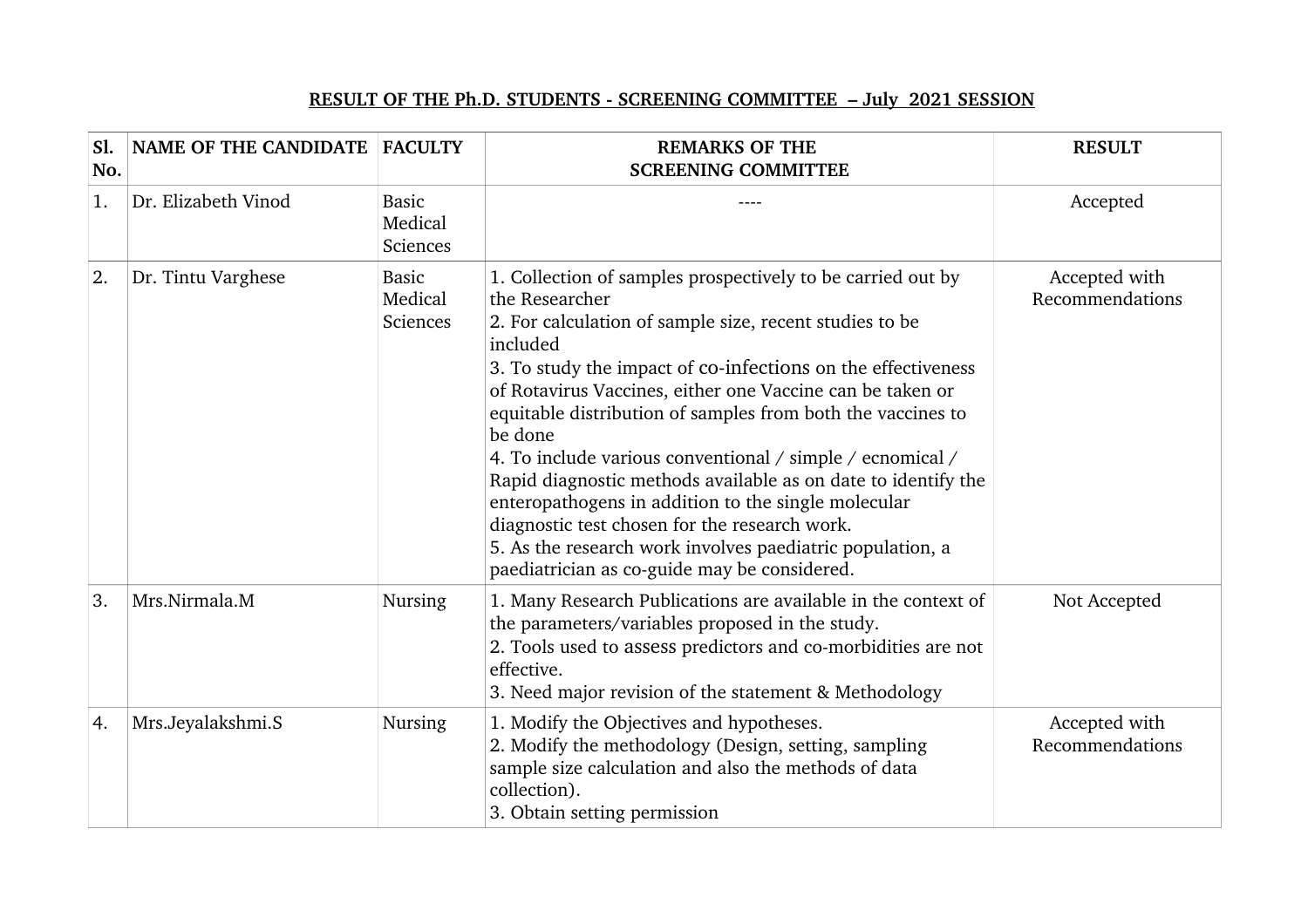| Sl.<br>No. | <b>NAME OF THE CANDIDATE FACULTY</b> |                | <b>REMARKS OF THE</b><br><b>SCREENING COMMITTEE</b>                                                                                                                                                                                                                                                                                                                                                                                                                        | <b>RESULT</b>                   |
|------------|--------------------------------------|----------------|----------------------------------------------------------------------------------------------------------------------------------------------------------------------------------------------------------------------------------------------------------------------------------------------------------------------------------------------------------------------------------------------------------------------------------------------------------------------------|---------------------------------|
| 5.         | Mrs. V Prema                         | Pharmacy       |                                                                                                                                                                                                                                                                                                                                                                                                                                                                            | Accepted                        |
| 6.         | Mrs. S Poongothai                    | Pharmacy       | Not focused approach hence likely to be non specific                                                                                                                                                                                                                                                                                                                                                                                                                       | Not Accepted                    |
| 7.         | Mr. R Neelamegarajan                 | Pharmacy       | The final formulation is suggested to compare with standard<br>care of treatment                                                                                                                                                                                                                                                                                                                                                                                           | Accepted with<br>Recommendation |
| 8.         | Mr. Manivasakam.P                    | Pharmacy       | The final formulation is suggested to compare with standard<br>care of treatment                                                                                                                                                                                                                                                                                                                                                                                           | Accepted with<br>Recommendation |
| 9.         | Mrs. Rajeswari.R                     | Pharmacy       | Research theme is non specific. Active ingredients have to be<br>isolated and studied instead of general leaf extracts. A more<br>focused study is likely to succeed.                                                                                                                                                                                                                                                                                                      | Not Accepted                    |
| 10.        | Mrs.Baby Roselin.R                   | Pharmacy       |                                                                                                                                                                                                                                                                                                                                                                                                                                                                            | Accepted                        |
| 11.        | Mrs. Kanagadurga.M                   | <b>Nursing</b> | The proposed study is KAP type, without novelty                                                                                                                                                                                                                                                                                                                                                                                                                            | Not Accepted                    |
| 12.        | Mrs. Stephina Immaculate.V           | <b>Nursing</b> | Title - To include 'Preschoolers' instead of 'children'<br>Research design - Change as cross over design<br>Sample size – Decide and explain how many samples you will<br>include per day<br>Intervention - Caw think of a different name<br>Variable - Add "compliance to procedure' also as variable<br>$Tools: -$<br>1. Develop and validate a compliance tool to use in study<br>2. Select another appropriate tool to measure anxiety<br>Hypothesis - To be modified. | Accepted with<br>Recommendation |
| 13.        | Ms. Saravanan.S                      | <b>Nursing</b> | Proposal is provisionally accepted with the condition that the<br>candidate submits approval letters from appropriate authorities for<br>data collection.<br>Validate and standardize the intervention<br>Hypothesis - Please add/collapse into 3 or 4<br>Tool - Emotional regulation tool has to be validated before study<br>Information sheet, consent and assent forms to be submitted.                                                                                | Accepted with<br>Recommendation |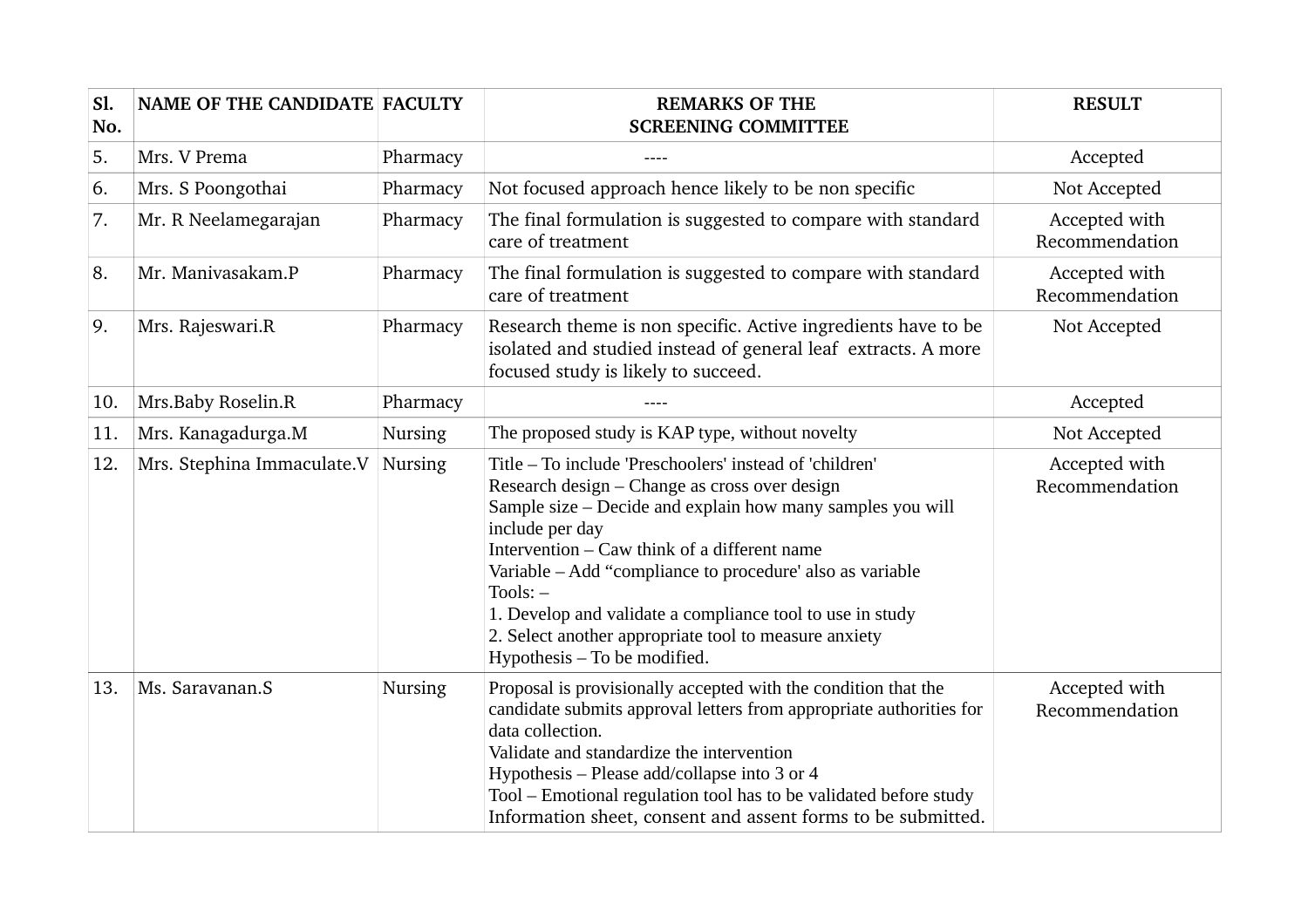| S1.<br>No. | <b>NAME OF THE</b><br><b>CANDIDATE</b> | <b>FACULTY</b> | <b>REMARKS OF THE</b><br><b>SCREENING COMMITTEE</b>                                                                                                                                                                                                                                                                                                                                                                                                                                                                                                                                                                                                                                       | <b>RESULT</b>                   |
|------------|----------------------------------------|----------------|-------------------------------------------------------------------------------------------------------------------------------------------------------------------------------------------------------------------------------------------------------------------------------------------------------------------------------------------------------------------------------------------------------------------------------------------------------------------------------------------------------------------------------------------------------------------------------------------------------------------------------------------------------------------------------------------|---------------------------------|
| 14.        | Mrs. Manimozhi.R                       | <b>Nursing</b> | The proposal study is KAP type, without novelty                                                                                                                                                                                                                                                                                                                                                                                                                                                                                                                                                                                                                                           | Not Accepted                    |
| 15.        | Mrs. Parimala Devi.L                   | Nursing        | Need Modifications on the following points:<br>Objectives – Remove $1 & 2$ , club $3 & 4$<br>Randomization - Suggest opaque covers methods<br>To confirm guidelines on using devices in research by<br>regulatory bodies such as ICMR                                                                                                                                                                                                                                                                                                                                                                                                                                                     | Accepted with<br>Recommendation |
| 16.        | Mrs.Suja.T                             | Nursing        | <b>Need Major modifications:</b><br>1. Hypothesis – change as research hypotheses<br>2. Intervention – Need to give reference tojustify as<br>intervention<br>3. $1st$ objective can be to estimate prevalance of peripheral<br>neuropathy in this population<br>4. Inclusion – Remove inclusion 3<br>Suggest including patients with severe<br>neuropathy<br>5. Assumption – change assumption<br>6. Control – what will be done?<br>7. Randomization – To look and revise Randomization<br>should be explained<br>8. Sampling and sample size – Calculation of sample size to<br>be changed (effect size)<br>9. Data Collection should be modified. Analysis plan has to<br>be included | Accepted with<br>Recommendation |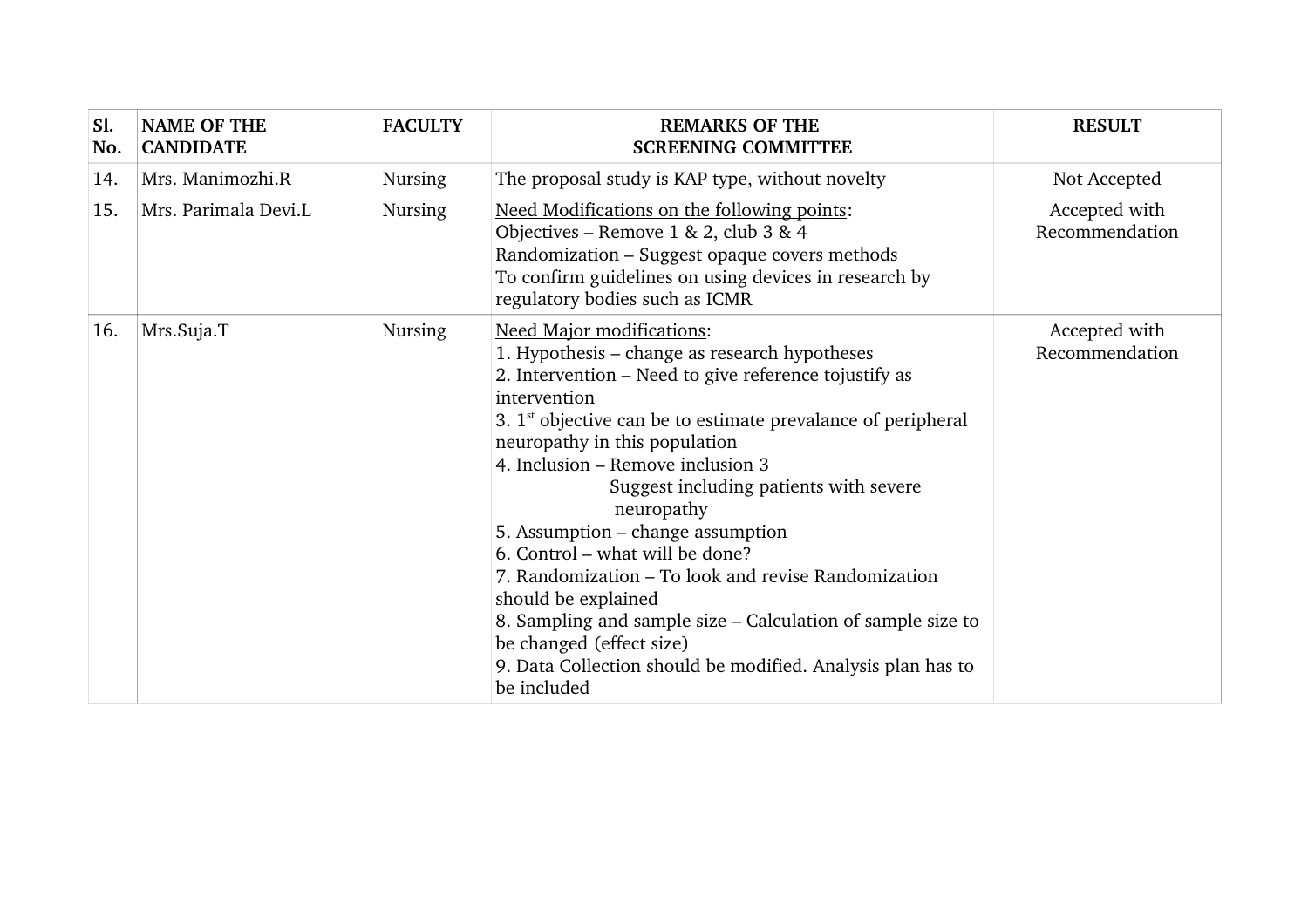| Sl.<br>No. | <b>NAME OF THE</b><br><b>CANDIDATE</b> | <b>FACULTY</b> | <b>REMARKS OF THE</b><br><b>SCREENING COMMITTEE</b>                                                                                                                                                                                                                                                                                                                                                                                                                                                                                                  | <b>RESULT</b>                   |
|------------|----------------------------------------|----------------|------------------------------------------------------------------------------------------------------------------------------------------------------------------------------------------------------------------------------------------------------------------------------------------------------------------------------------------------------------------------------------------------------------------------------------------------------------------------------------------------------------------------------------------------------|---------------------------------|
| 17.        | Ms.Manju.G                             | Nursing        | Assumptions - Please modify<br>Inclusion criteria – Remove – 4<br>Methods – who will do the post test? Please explain in<br>methods<br>Change as prescribed step up exercises<br>Education has to be added                                                                                                                                                                                                                                                                                                                                           | Accepted with<br>Recommendation |
| 18.        | Mrs.Pappu.B                            | Nursing        | <b>Need Major Revision</b><br>1. The condition fibromyalgia is non-specific and therefore<br>the diagnosis is confusing, difficult<br>2. Need a diagnosis by Physician<br>3. Source of adequate sample with confirmed diagnosis is<br>needed. So suggest change in setting.<br>4. Sample size need to be recalculated<br>5. Variables and write $up$ – need to be indepth<br>Include novel, evidence based intervention<br>6. Outcome / dependent variables are unclear.<br>Fibromyalgia itself cannot be a variable.                                | Accepted with<br>Recommendation |
| 19.        | Ms. Gopal Muthuram                     | <b>Nursing</b> | Need major revision in proposal. To rewrite proposal<br>including the following suggestion.<br>Variables are not clearly defined and are not tangible - to<br>clarify.<br>Tools to measure all variables are inappropriate and needs to<br>be revised and validated<br>Objectives have to be modified - To be clubbed<br>Methodology – need to be explained well especially the<br>details of data collection, who and when the various data<br>will be collected need to be explained<br>Sample size calculation $-$ need to be done $\&$ justified | Accepted with<br>Recommendation |